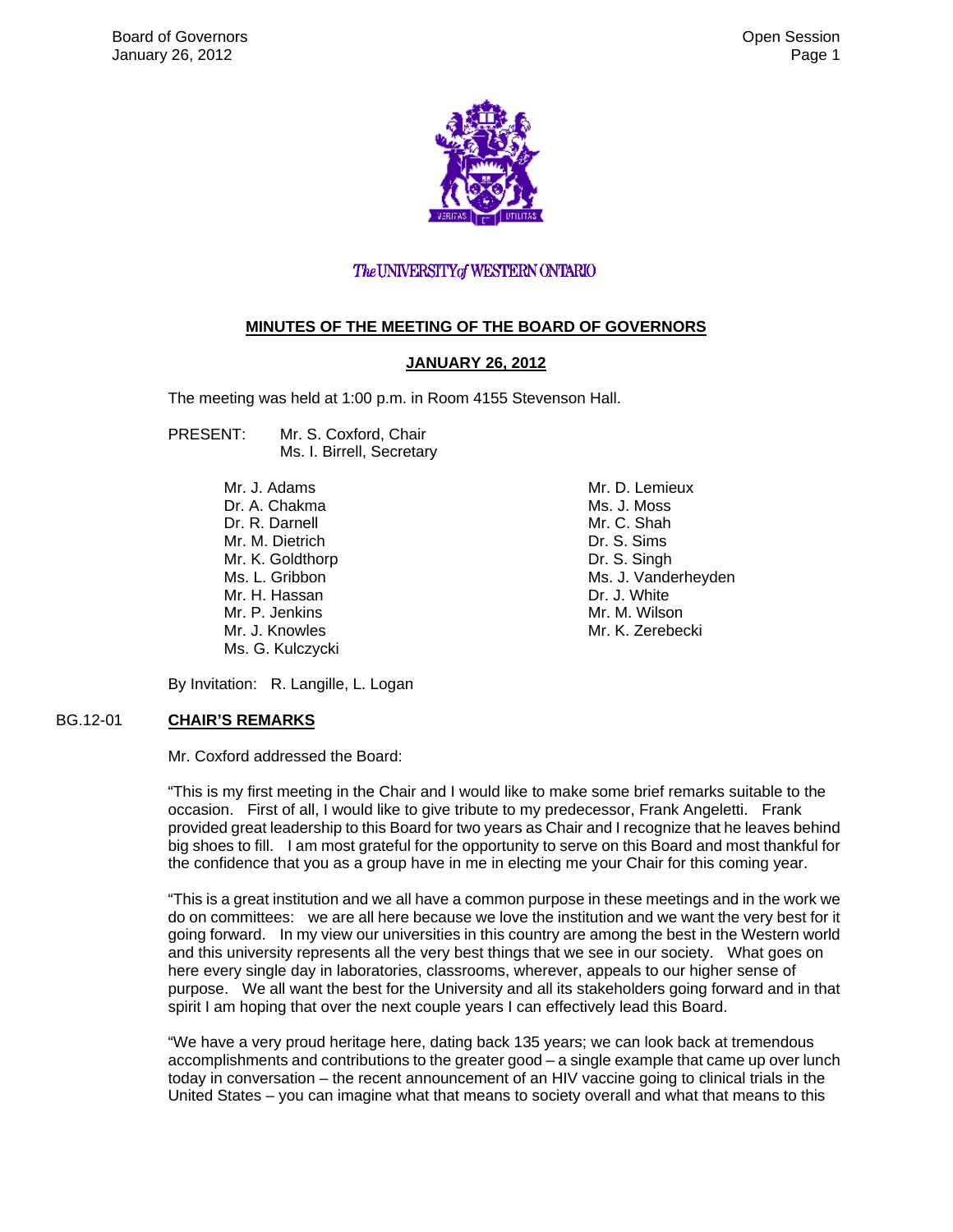**Board of Governors Community Board of Governors Community Community Community Community Community Community Community Community Community Community Community Community Community Community** January 26, 2012 **Page 2 Page 2** 

University if it proves to be what we hope it will be. I believe that the best days for Western lie ahead. I think that the University has been on an upward trajectory for a number of years, our President took over an institution in great shape and our challenge is to compound past successes with all kinds of wonderful things that we see going forward from here. I am very proud to be sitting at the head of this table and I look forward to working with all of you. Thank you very much for the confidence you have shown in me."

#### BG.12-02 **REPORT OF THE PRESIDENT**

The President's report consisted of the following: Government relations update, FDA approval of the HIV vaccine for human clinical trials, Fall Preview Day, leadership recruitment, Federal Advisory Panel on International Education, Canadian universities mission to Israel, Western's new visual identity, the selection of Joe Rotman as Western's next Chancellor and activities of the President between November 19, 2011 and January 20, 2012. Details are found in his report distributed with the agenda.

#### BG.12-03 **UNANIMOUS CONSENT AGENDA** [Apppendix I]

It was moved by L. Gribbon, seconded by C. Shah,

That the 13 items listed in Appendix 1 be approved and/or received for information by the Board of Governors by unanimous consent.

#### CARRIED

#### BG.12-04 **Minutes of the Previous Meeting**

The minutes of the meeting of November 24, 2011, were approved as circulated.

#### **REPORT OF THE PROPERTY & FINANCE COMMITTEE** [Appendix II]

#### BG.12-05 **Information Items Reported by the Property & Finance Committee**

The Report of the Property & Finance Committee, detailed in Appendix II, contained the following items that were received for information by unanimous consent:

- Analysis of Revenues, Expenditures, and Tuition Fees by Faculty 2010-2011
- Wolfe Medical Research Chair in Pharmacogenomics
- Wolfe Senior Research Fellowship in Steroidal Hormones in Health and Disease
- Wolfe Senior Research Fellowship in Tumor Suppressor Genes
- Quarterly Financial Report (Operating Budget)
- Ancillary Financial Report
- Investment Committee Report
- New and Revised Scholarships and Awards

#### **REPORT OF THE SENIOR OPERATIONS COMMITTEE** [Appendix III]

#### BG.12-06 **Selection Committee for a Vice-President (Research)**

On behalf of the Board, the Senior Operations Committee had appointed Mr. Chirag Shah to the Selection Committee for a Vice-President (Research).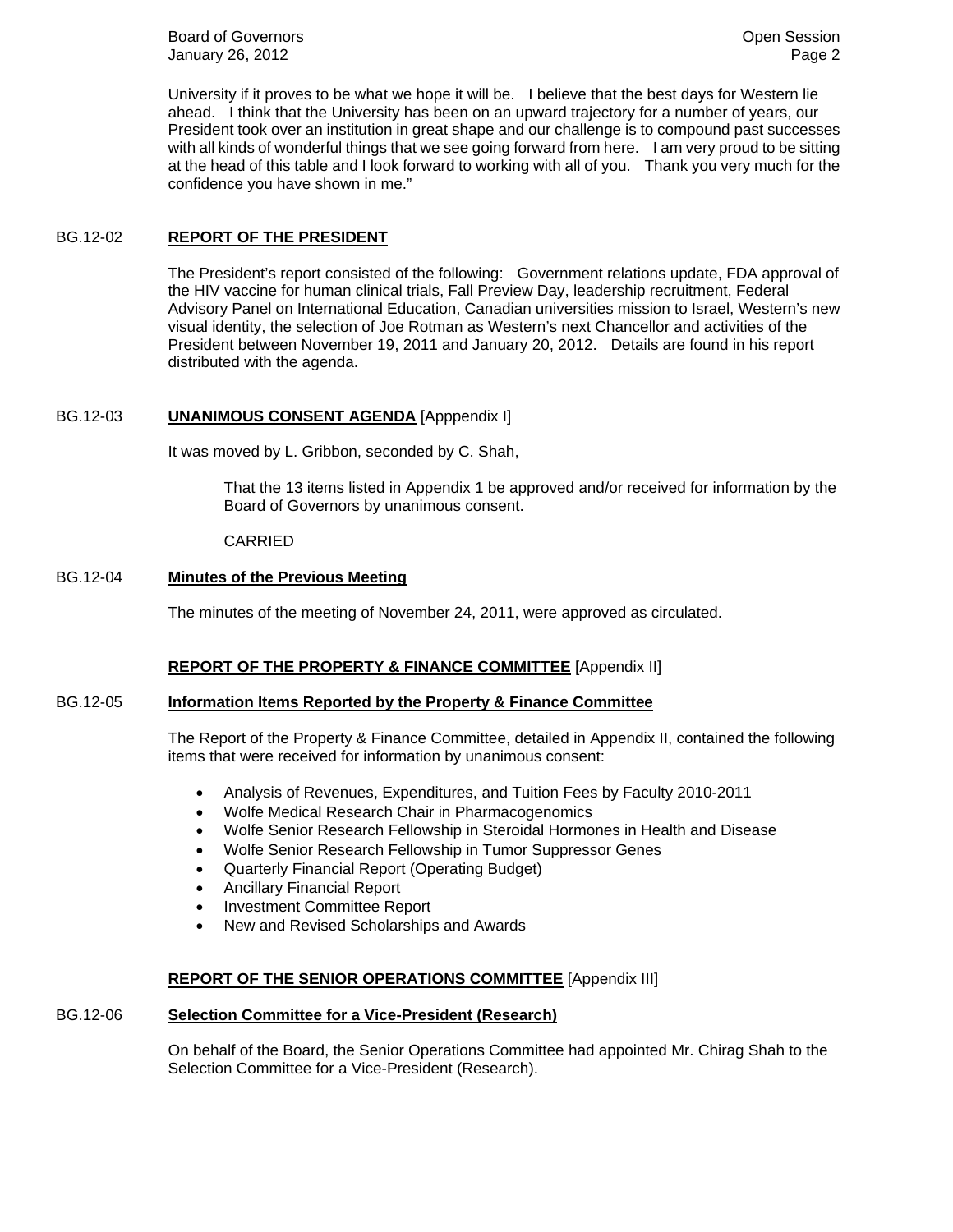#### **REPORT OF THE FUND RAISING AND DONOR RELATIONS COMMITTEE** [Appendix IV]

#### BG.12-07 **Visual Identity Launch**

Mr. Goldthorp provided an overview of Western's new visual identity launched today. Overhead slides used to highlight his presentation are attached as **5 ddYbX]l** '%"

Members suggested that additional work might be needed to clarify when "Western", "Western University" and "The University of Western Ontario" were to be ued. The press release was somewhat confusing. Mr. Goldthorp agreed that this issue must be addressed to ensure that it is clear that the name of the University has not changed. He also believed that those individuals who were immediately critical at first will see the value of the new identity/branding over time.

#### BG.12-08 **Information Items Reported by the Fund Raising and Donor Relations Committee**

The Report of the Fund Raising and Donor Relations Committee contained the following items that were received for information by unanimous consent:

- Quarterly Report on Fund Raising
- Fundraising Results to December 31, 2011

#### BG.12-09 **ITEMS REFERRED BY SENATE**

#### **Information Item Referred by Senate**

Appendix V, Items Referred by Senate, contained the following item that was received for information by unanimous consent:

• Academic Administrative Appointments

The meeting adjourned to the confidential session.

\_\_\_\_\_\_\_\_\_\_\_\_\_\_\_\_\_\_\_\_\_\_\_\_ \_\_\_\_\_\_\_\_\_\_\_\_\_\_\_\_\_\_\_\_\_\_ S. Coxford **I. Birrell** Chair **Secretary** Secretary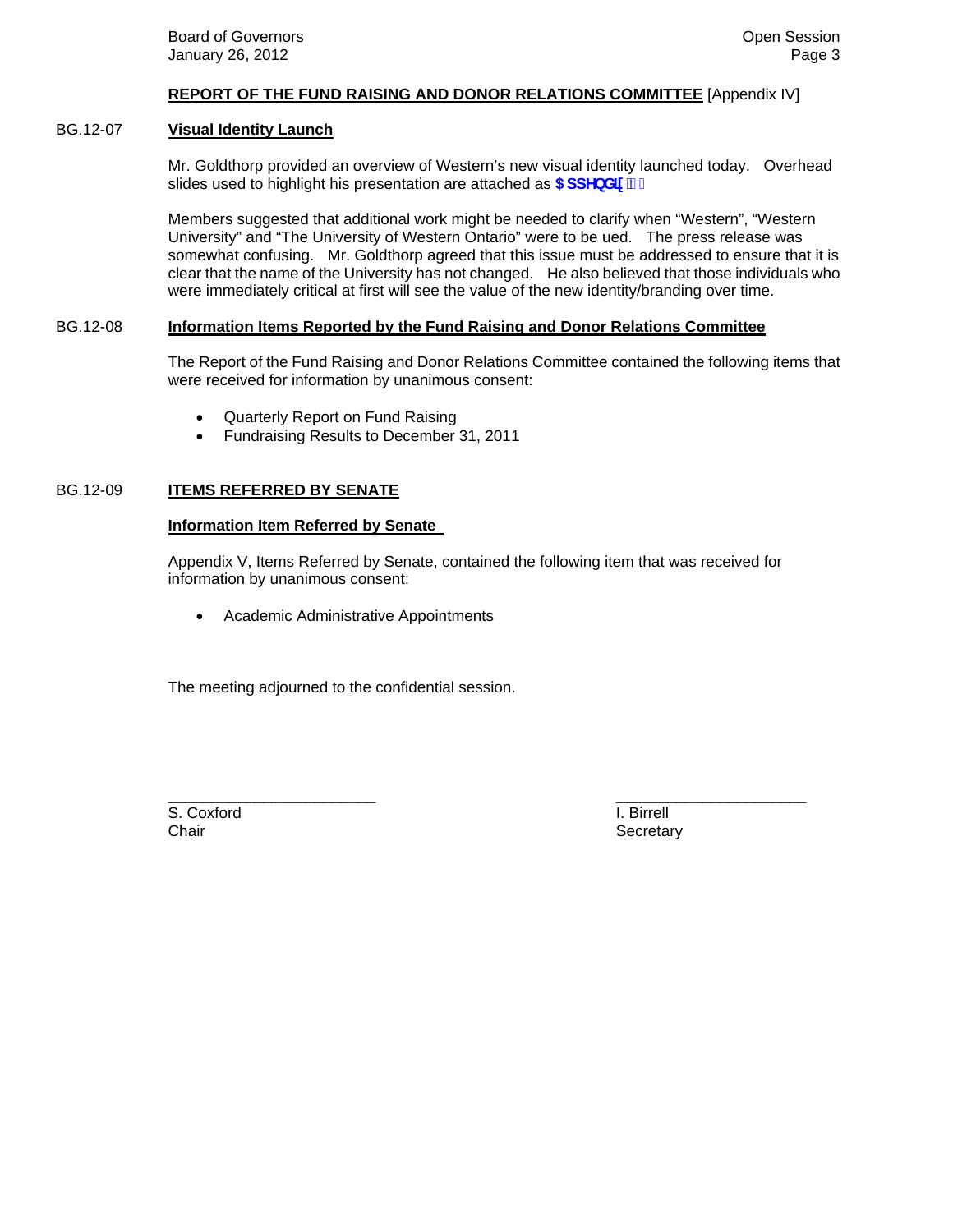<span id="page-3-0"></span>

# **Visual Identity Implementation Update**

January 26, 2012

**Western** 

Kevin Goldthorp • VP (External)



# **Link With Coat of Arms** • Align shield and coat of arms – updated coat of arms underway • Current design "substantially acceptable" to Office of Chief Herald • 4-6 months process under way Western Visual ID Implementation Update



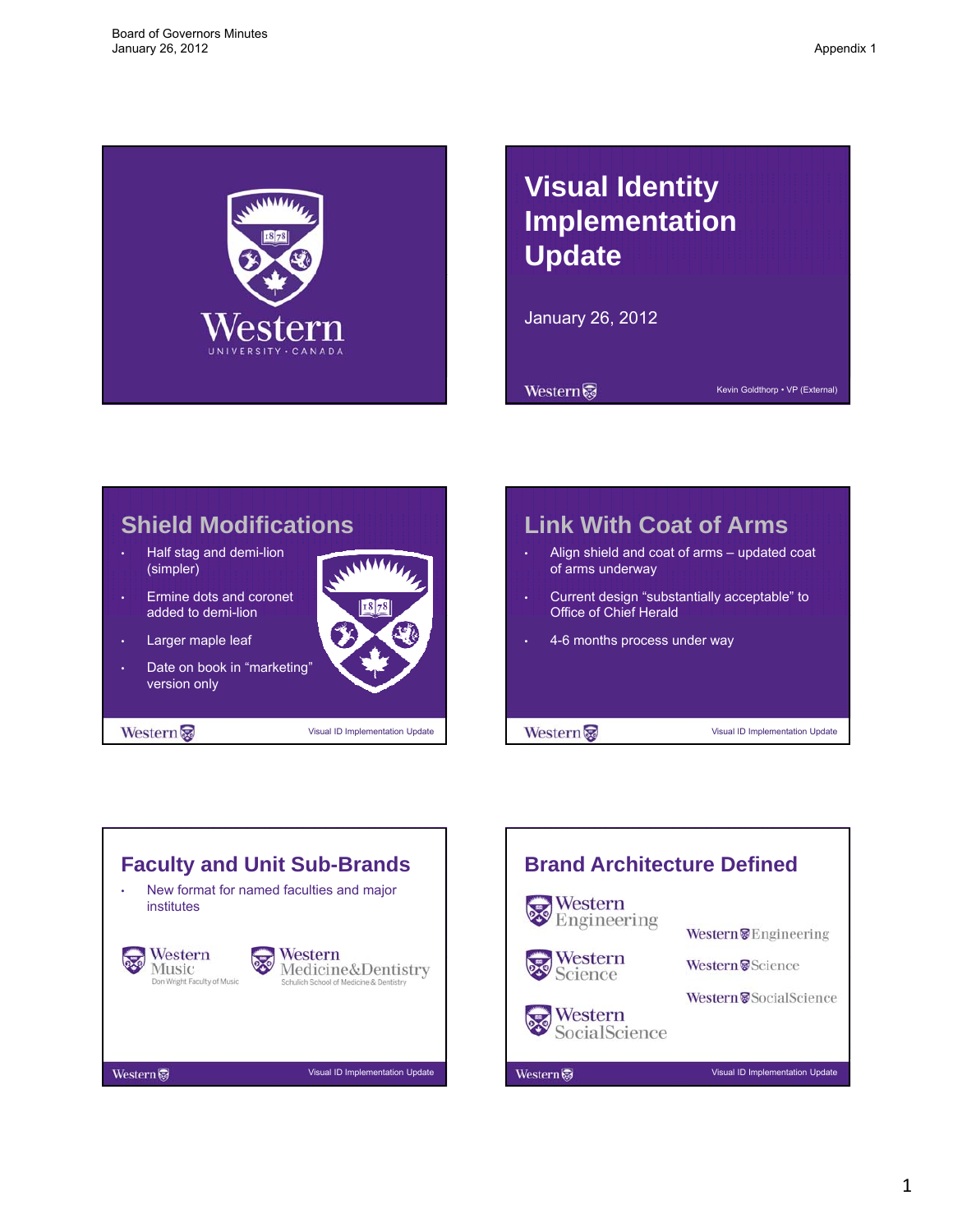







# **Today's Launch Con't…**

- Pitches to Canadian Business, Marketing Magazine, Globe on branding process
- Western News feature stories
- New banners along Western Road boulevard
- Video playing on screens across campus
- Wallpaper on library computers with new ID

Western

Visual ID Implementation Update

## **Launch Plans – Post Jan. 26** • Jan. 28 – Distribution of Western Alumni Gazette with visual ID cover story • Jan. 30 – Engineering Alumni e-newsletter  $\cdot$  Feb. 1 – Alumni e-newsletter story • Feb. 1 – Ivey@intouch alumni newsletter Visual ID Implementation Update Western